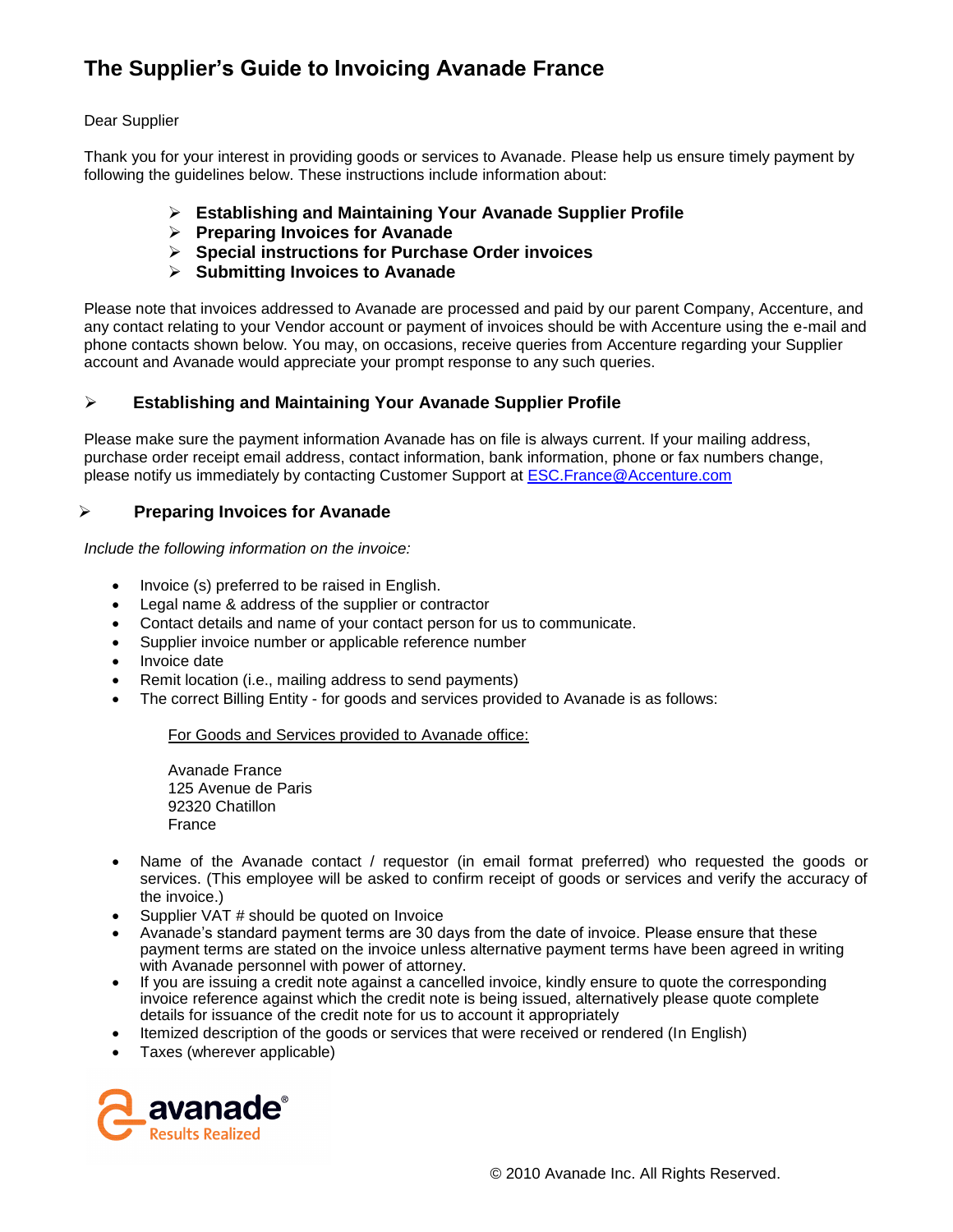Total Amount due

### **Special instructions for Purchase Order invoices**

Avanade's official Purchase Orders will either be sent via fax or via email notifications from Avanade's procurement tool, Ariba Buyer, bearing the sender's address: [eprocurement.mail@acccenture.com.](mailto:eprocurement.mail@acccenture.com) Please ensure you are able to receive emails from this address accordingly.

#### **Other special instructions**

- If you are providing goods and services to Avanade under more than one Purchase Order, you must invoice for each separately. Only one Purchase Order can be referenced per invoice.
- The format of the invoice must match the format of the Purchase Order. The following guidelines should be observed:
	- $\circ$  Reference the appropriate purchase order line item number for each line item on the invoice;
	- o For goods, the total for each line must represent the extended amount for that good;
	- o Charge for services and expenses must be itemized on separate lines;
	- o Always review the '**comments**' section on the Purchase Order for additional processing instructions;
	- $\circ$  Always quote the Purchase Order number (which starts with 45XXXXXXXX).

#### **Please do not:**

- $\circ$  Mark the purchase order number with a highlighter as this affects the quality of our invoice scanning;
- o Handwrite the Purchase Order numbers on the invoice (where possible);
- o Quote the Purchase Requisition number (which starts with PRXXXXXX).

#### **Submitting Invoices to Avanade**

- Kindly submit your invoices within 5 business days from the invoice date.
- All invoices for Avanade should be posted to the following 'Mailing' address and not to your Avanade contact.

Avanade France 125 Avenue de Paris 92320 Chatillon France

 Alternatively you can send a soft copy (PDF format) of the invoice(s) directly to [esc.einvoice@Accenture.com](mailto:esc.einvoice@Accenture.com) in a non-manipulative format.

Please do not submit original invoices to the Avanade employee who requested the goods or services. If you send a copy of the invoice to your contact at their request, please clearly indicate on the invoice that it's a copy. This will help to prevent duplication in our systems and prevent payment delays.

#### **For More Information or Assistance:**

For information regarding your **Avanade Supplier Profile, invoice or payment processing** or **purchase orders**, please contact Customer Support at [ESC.France@Accenture.com.](mailto:ESC.France@Accenture.com) Alternatively, our Customer service representatives are available Monday through Friday to provide you with assistance from 9:00 a.m. – 5:30 p.m. at 0800 919690 (Freephone within France), or +353 1407 6812 (if dialling from outside France).